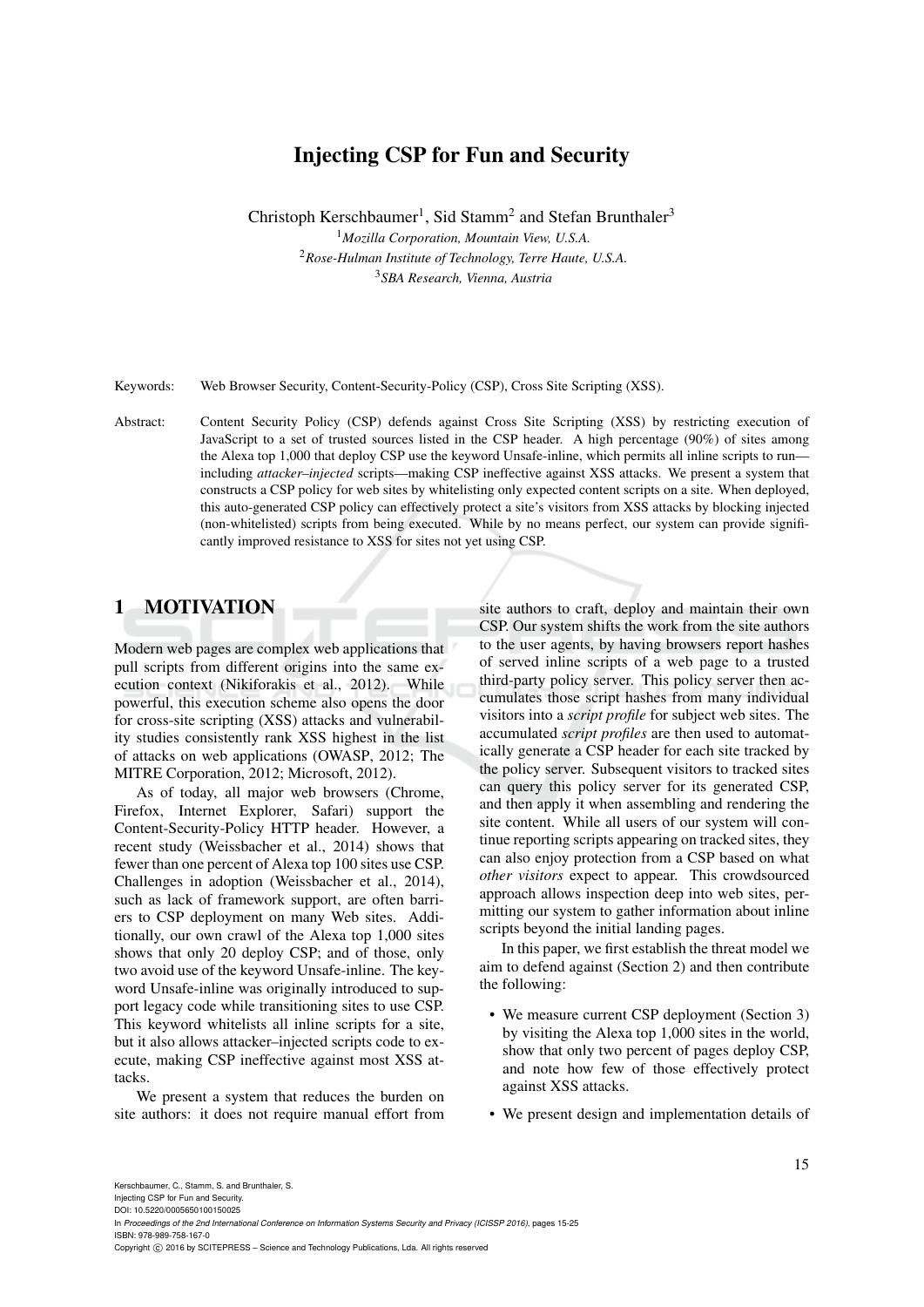ICISSP 2016 - 2nd International Conference on Information Systems Security and Privacy

|                | AR             | Page               | IS       | default-src   | script-src    | safe |
|----------------|----------------|--------------------|----------|---------------|---------------|------|
| 1              | $\mathfrak{D}$ | facebook.com       | 12       |               | Unsafe-inline |      |
| $\overline{2}$ | 12             | twitter.com        | 4        |               | Unsafe-inline |      |
| 3              | 25             | yandex.ru          | 15       | Unsafe-inline |               |      |
| 4              | 30             | pinterest.com      | 9        | Unsafe-inline |               |      |
| 5              | 36             | mail.ru            | 78       |               | Unsafe-inline |      |
| 6              | 65             | cnn.com            | 14       |               | Unsafe-inline |      |
| $\overline{7}$ | 107            | vimeo.com $(R)$    | 8        | Unsafe-inline |               |      |
| 8              | 126            | dropbox.com        | 17       |               | Unsafe-inline |      |
| 9              | 198            | github.com         | $\Omega$ |               |               |      |
| 10             | 378            | yandex.ua          | 17       | Unsafe-inline |               |      |
| 12             | 436            | w3.org             | 1        |               | Unsafe-inline |      |
| 12             | 438            | fbcdn.net          | 12       |               | Unsafe-inline |      |
| 13             | 440            | zendesk.com        | 18       | Unsafe-inline |               |      |
| 14             | 519            | steamcommunity.com | 5        |               | Unsafe-inline |      |
| 15             | 558            | ya.ru              | 4        | Unsafe-inline | 0             |      |
| 16             | 643            | mega.co.nz         | 0        |               |               |      |
| 17             | 695            | yandex.com.tr      | 9        | Unsafe-inline | Ø             |      |
| 18             | 787            | behance.net (R)    | 13       |               | Ø             |      |
| 19             | 801            | yandex.kz          | 15       | Unsafe-inline | Ø             |      |
| 20             | 995            | chefkoch.de        | 50       | 0             | Ø             |      |

Table 1: Alexa top 1,000 sites that deploy CSP and are protected against XSS. (AR=Alexa rank, R=report only, IS=Inline scripts, safe=protected against XSS).

a system (Section 4) based on Firefox (v39.0) that allows any web page to be deployed with a CSP header.

• We evaluate our approach and demonstrate the ability of our system (Section 5) to protect up to half of web pages against XSS attacks. Discussion includes the limitations of our approach (Section 6).

## 2 THREAT MODEL

Since attacker–supplied JS executes in the target page's context, it can perform many actions as if it were the user; this could lead to reading a user's private data, stealing their authentication credentials, or harvesting sensitive user information like keystrokes. A greedy script may also traverse the Document Object Model (DOM) (W3C - World Wide Web Consortium, 2004) and steal any visible data on a compromised web page (Russo et al., 2009). Attackers often employ these methods of XSS to gain access to confidential user information, or perform actions without the users consent or knowledge.

In this paper we focus on one goal of web site authors: prevent site visitors from leaking sensitive information such as cookies or login credentials to an attacker. Throughout this paper we assume that the attacker's capabilities are limited to JavaScript injection and that attackers can:

- 1. inject a sequence of bytes into other web pages
- 2. own and operate their own web sites
- 3. neither intercept nor control network traffic
- 4. not exploit any privilege escalation vulnerabilities in the browser

# 3 CONTENT SECURITY POLICY

Within a CSP policy, the directive script-src defines from which URLs and contexts a document may load scripts (Stamm et al., 2010; W3C - World Wide Web Consortium, 2014). More critically, when the scriptsrc directive appears in combination with the keyword Unsafe-inline, CSP cannot prevent XSS attacks.

script-src \* 'unsafe-inline';

A policy like the one defined above provides no additional security for a web site, since it permits all script code whether loaded from an external resource (indicated by the wildcard \*), inlined by the site, or injected by an attacker (both permitted by Unsafeinline). In other words, if an attacker manages to inject script code into a page using this policy, then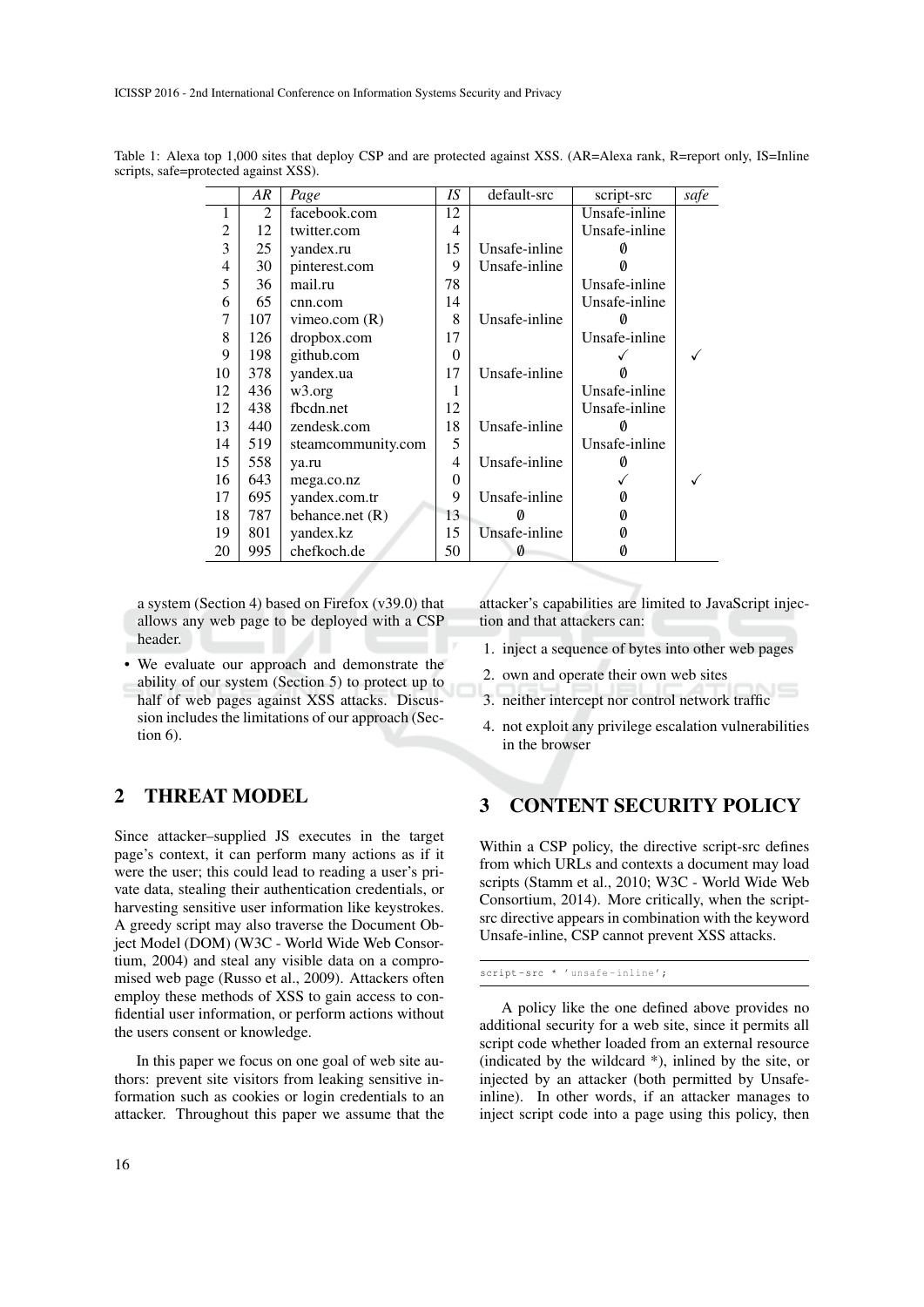

Figure 1: CSP policy enforcement in the browser.

CSP will not stop the attack code from being executed within that page.

When used correctly however, CSP can stop script injection attacks even if an attacker is able to exploit an XSS vulnerability in the web page. The scriptsrc directive allows developers to enumerate specific inline scripts by specifying the scripts' hashes as an allowed source:

script-src https://example.com 'sha512-XVHzN...=';

A browser enforcing the above policy will permit external scripts loaded from https://example.com and will additionally allow inline scripts to execute if the inline script's hash matches the one sha512-hash specified in the policy: XVHzN...=.

It is important to note that JS event handlers are also considered inline scripts and hence also subject to the script-src directive (W3C - World Wide Web Consortium, 2014). For example, if a page makes use of <a href='javascript:foo();'>link</a> then the hash of the scripttext, in that case the hash of foo(); would have to match any of the hashes defined within the script-src directive so that CSP would allow the JS event handler to execute.

In contrast to the first policy displayed above, this second policy *does not* allow all inline scripts to execute. By being more restrictive, the second policy can prevent attempted script injections.

#### 3.1 Browser Enforcement of CSP

A browser handling a CSP policy makes its decision whether to allow or block any inline script by first consulting the script-src directive (see Figure 1). If the script-src directive is not defined within a site's CSP, then a browser's CSP implementation consults

the default-src directive before making its decision whether to allow or block the load. If neither directive is present, CSP executes the script.

#### 3.2 The State of CSP Deployment

In order to identify CSP headers deployed on the Web, we implemented a web crawler that automatically visits the Alexa Top 1,000 web sites using Firefox (v39.0). All the data in our paper reflect snapshots of frequently changing web pages, taken on January 16th and March 16th, 2015. The results of our crawl confirm our assumptions and overlap with the findings of Weissbacher et al. (Weissbacher et al., 2014).

As illustrated in Table 1, only 20 out of the top 1,000 sites in the world use CSP. The two sites github.com and mega.co.nz employ a fine-grained, secure CSP; neither of these two sites use inline scripts. Both sites define a script-src directive, and omit the keyword Unsafe-inline to prevent execution of inline scripts. Such a tight and security–enhancing policy leverages the full potential of CSP: to prevent unauthorized script execution.

Unfortunately, the other 18 sites with CSP do not use its full potential. Those sites use the Unsafeinline keyword either in the script-src directive itself, or they do not specify a script-src directive at all and instead include Unsafe-inline in the fallback directive, default-src. For example, the CSP of yandex.ru does not specify a script-src directive. Hence, before loading any of this site's 15 inline scripts, a browser's CSP implementation consults the default-src directive, where for the example case of yandex.ru it finds the keyword Unsafe-inline and allows all inlined content scripts—including injected attack scripts—to execute.

Two sites, behance.net and chefkoch.de, use neither the script-src nor the default-src directive, which means that CSP will not protect them against any kind of script injection attacks. Note that behance.net deploys its CSP in report-only mode, meaning browsers will not actively block any resource loads or script executions, but will transmit reports for any detected CSP violations to a URI identified in the CSPs reporturi directive.

# 4 DESIGN AND IMPLEMENTATION

We implemented a prototype of our proposed clientserver architecture for equipping every web site with a CSP using Firefox (v39.0). First, we patched *Gecko* (the rendering engine in Firefox) to record hashes of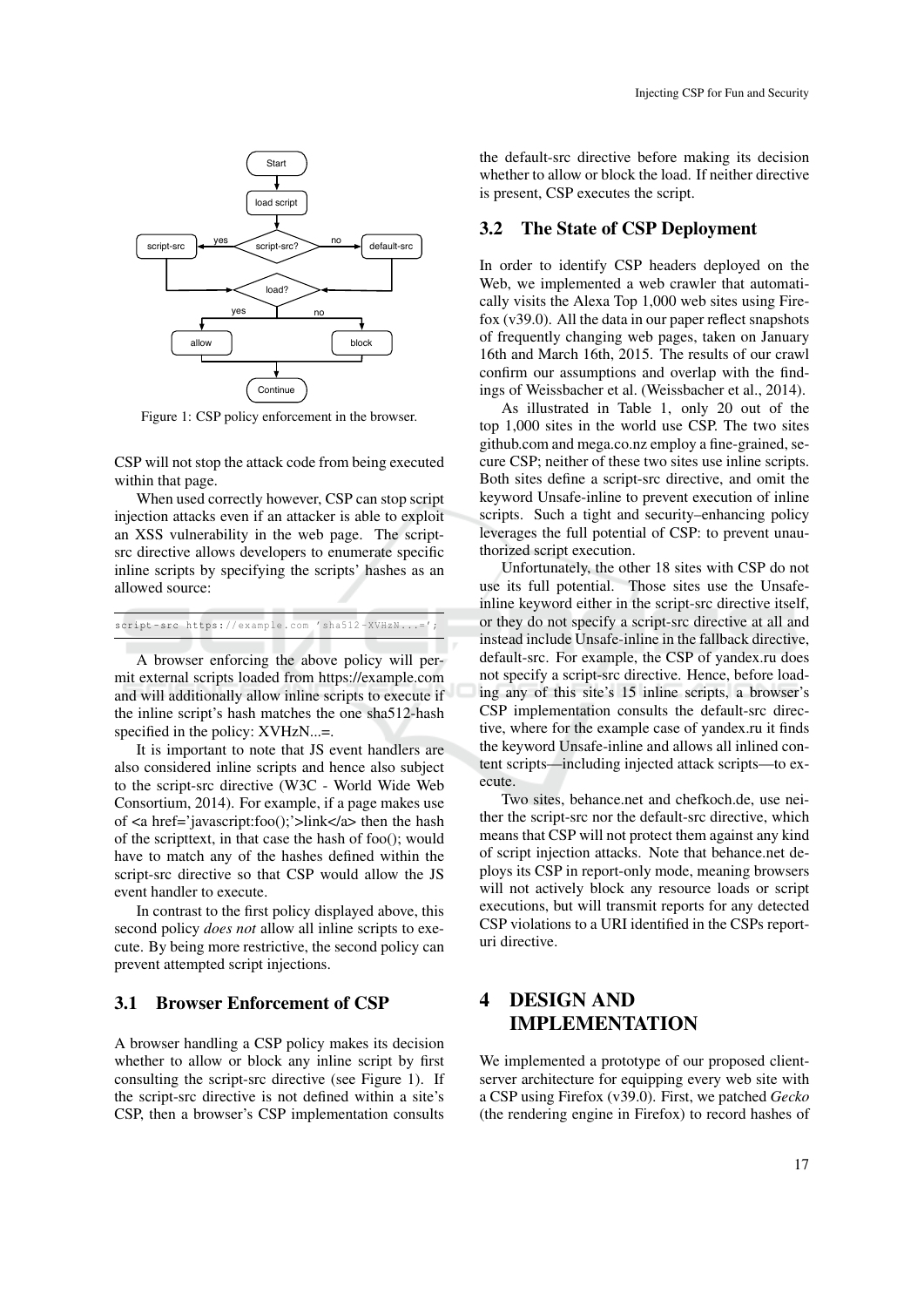

Figure 2: System overview: Various users (A, B, C) visit https://www.example.com and report hashes of executed inline scripts to a third party policy server which creates an intersection of all the reports and generates a CSP header. Future visitors to https://www.example.com benefit from the additional layer of security provided by a CSP header delivered to them from the third party.

inline scripts found on each visited site. Our approach allows users to record inline scripts as they browse deeply into complex sites. The advantage of a crowdsourced approach like this lies in recording real-world interactions—including for parts of the site behind authentication—which a web crawler can not inspect.

#### 4.1 Collecting Hashes

Figure 2 shows various users, each requesting a web site and viewing it in their browser (illustrated as A, B, C). Each user's browser records a sha512-hash of each inline script found on the page. Once a page is fully loaded (our prototype implementation listens to the onload() event handler), our modified browser asynchronously reports those hashes to a trusted third party policy server, which collects and evaluates all reported hashes. For example, user A navigates to https://www.example.com and encounters the following inline script:

<script >alert('Hello , world.'); </script >

In such a case user A would record the hash of that script. Once the page is fully loaded, user A sends the gathered hashes of all the encountered inline scripts to a third party policy server (named CSP Database in Figure 2).

Later, user B also browses to https://www.example.com but views a different subpage and hence loads a different inline script. Eventually user C and various other users also visit https://www.example.com. All users record encountered inline scripts and send the collected hashes of loaded inline scripts to the third party policy server that processes all the reported hashes and assembles a CSP header for the entire web site.

#### 4.2 Assembling a CSP Policy

Lets assume user A and various other users encounter the same script and report the same hash (sha512- YWIzO...=) to the policy server. Lets further assume that user B and various other users report the same hash (sha512-XVHzN...=) to the policy server. The CSP policy our system assembles and employs for that page resembles the following:

| Content-Security-Policy: script-src * 'sha512- |  |
|------------------------------------------------|--|
| $YWIz0=' 'sha512-XYHzN='$                      |  |

Please note that our injected CSP always contains the wildcard (\*) within the script-src directive to allow all external scripts to load (Stamm et al., 2010; W3C - World Wide Web Consortium, 2014). For a detailed explanation of how our injection algorithm works, we defer the reader to Section 4.3.



Figure 3: Conservative CSP header generation.

When generating CSP headers our system needs to be *conservative*: an incorrect header that replaces Unsafe-inline in the script-src directive that contains incorrect hashes will impact user experience. As a result, we implement a conservative CSP header generation strategy, illustrated in Figure 3.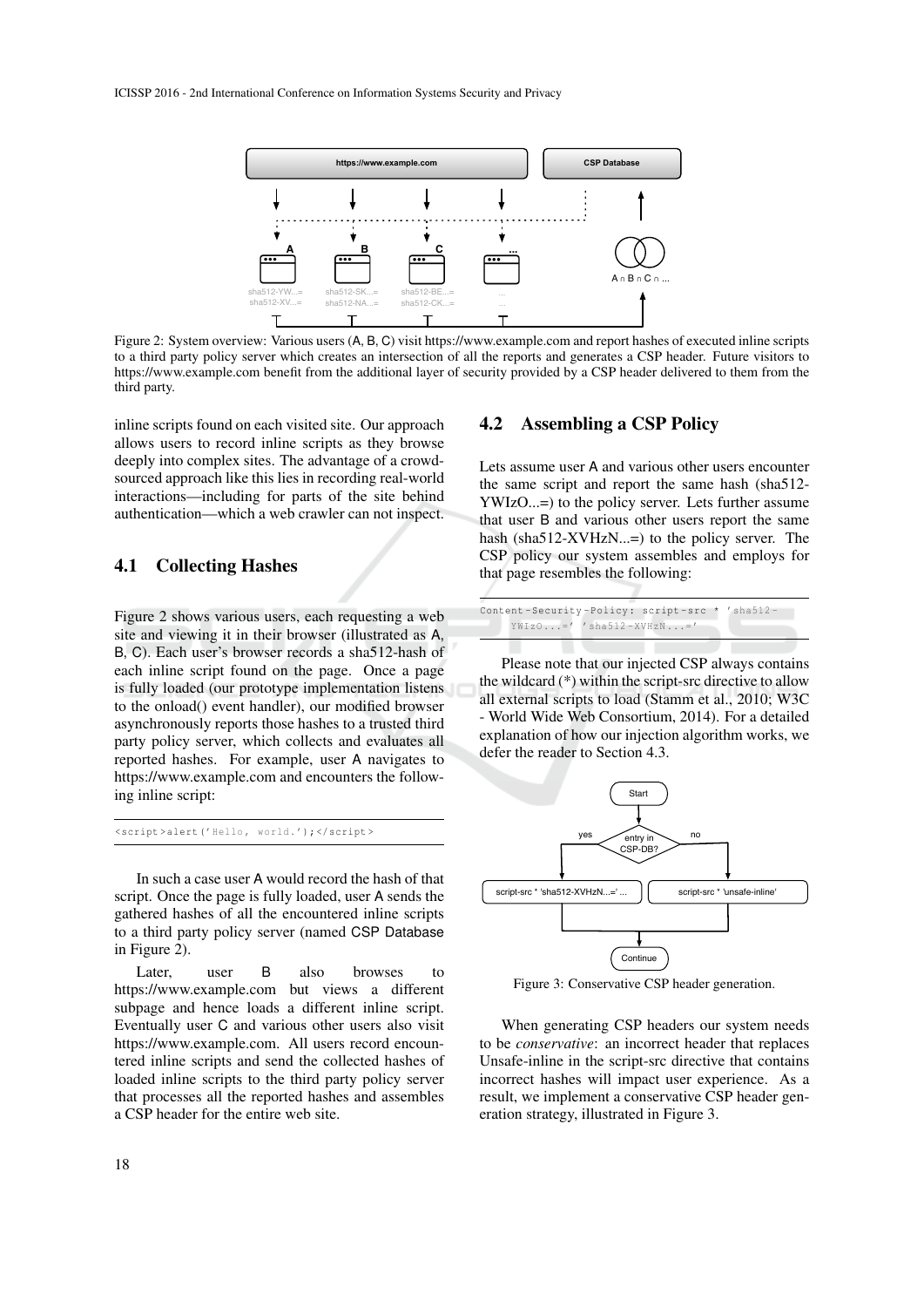Our system only generates and deploys a CSP header for a given site when we have collected a sufficiently large number of reports. Algorithm 1 shows our implementation of reporting inline scripts for each URL. The threshold function  $T()$  controls how many reports we collect until we generate the CSP header, and is empirically determined (line 5). A scalar threshold value does not capture real-world Internet use, since the distribution of users usually is multimodal: there are pages with many users and pages with few users. For example, if our system were to uniformly use a high threshold value, pages with a recurrent user population of less than the threshold would never benefit from our system.

We compute our threshold *T* as follows. First, we collect user statistics on a per page basis to estimate its recurrent user population. Then we determine the sample size such that we have small confidence intervals. Finally, we set  $T$  to the high end of the confidence interval.

Our reporting procedure relies on two databases, the CSP Database and the CSP-Candidate-Database. The CSP Database holds hashes for URLs that have crossed the site-specific threshold value, whereas the CSP-Candidate-Database only holds reported hashes. Using two separate databases means that reports for sites that serve dynamic inline scripts will never cross their site-specific threshold *T*, because the

| <b>Algorithm 1:</b> Report inline script to CSP Database.                                                                                                  |  |
|------------------------------------------------------------------------------------------------------------------------------------------------------------|--|
| <b>Data:</b> source url, hash h of an inline script or<br>indicator of no scripts $(\epsilon)$ , the reporting<br>IP-Address, and threshold function $T()$ |  |
| to determine large enough sample size.                                                                                                                     |  |
| 1 $S \leftarrow$ query (CSP-Database, url);                                                                                                                |  |
| 2 if $h \notin S$ then<br>$R \leftarrow$ query (CSP-Candidate-Database, url,<br>3                                                                          |  |
| $h)$ ;<br>$S \leftarrow \omega$ (distinct $(R, "IP") - IP$ -Address);<br>4                                                                                 |  |
| 5<br>if T (url) $< S +1$ then                                                                                                                              |  |
| 6<br>delete (CSP-Candidate-Database, url,<br>$h)$ ;                                                                                                        |  |
| 7<br>update (CSP-Database, url, h);                                                                                                                        |  |
| 8<br>else                                                                                                                                                  |  |
| 9<br>update (CSP-Candidate-Database, url,<br>h, IP-Address);                                                                                               |  |
| end<br>10                                                                                                                                                  |  |
| else<br>11                                                                                                                                                 |  |
| if $h = \epsilon$ then<br>12                                                                                                                               |  |
| update (CSP-Database, url, $\varepsilon$ );<br>13                                                                                                          |  |
| end<br>14                                                                                                                                                  |  |
| end<br>15                                                                                                                                                  |  |

reported hashes constantly change. As a result, there will be many reported entries in the CSP-Candidate-Database with different hash values.

We count reports for each IP-address only once, which prevents "spamming" the system with spurious reports from a single IP-address (see distinct on line 4). Furthermore, Algorithm 1 also shows how to weigh reported hashes to prevent tampering with our system (function  $\omega$  on line 4). For example, a serious attacker might attempt to use a botnet to report hashes of an injected script. In general, there are two strategies to counter tampering attempts. First, ω could use statistical techniques to measure reports. One could, for instance, take a random sample of all incoming reports and see whether the sample exceeds our threshold  $T()$ . Another statistical procedure would be to measure all reports to identify and exclude outliers. Second, we could use third party information sources to discard spurious reports from the CSP-Candidate-Database. For example, both Google and Microsoft maintain databases indicating whether certain sites are suspicious or not. Our system could take entries blacklisted by either initiative and sanitize candidate records.

Algorithm 1 shows on lines 12-14 how our system handles pages that contain no inline scripts.

|    | <b>Algorithm 2: Generate CSP header.</b>                   |
|----|------------------------------------------------------------|
|    | <b>Data:</b> source url and threshold function $T()$       |
|    | <b>Result:</b> a script-src directive for the specified    |
|    | url                                                        |
|    | $1 S \leftarrow \emptyset$ ;                               |
|    | 2 $R \leftarrow$ query (CSP-Database, url);                |
|    | $3 R' \leftarrow$ query (CSP-Candidate-Database, url);     |
|    | 4 for $r \in R$ do                                         |
|    | $5 \mid S \leftarrow S \oplus r;$                          |
|    | 6 end                                                      |
|    | 7 if $S \neq \emptyset \wedge  \omega(R')  < T$ (url) then |
| 8. | <b>return</b> "script-src: $*$ " $\oplus$ S;               |
|    | 9 else                                                     |
| 10 | <b>return</b> "script-src: * 'unsafe-inline'";             |
|    | 11 end                                                     |
|    |                                                            |

Algorithm 2 shows how we generate a CSP header for a page. We generate a functional CSP scriptsrc directive for each reported hash of an inline script when there are no pending reports in the CSP-Candidate-Database. This conservative strategy ensures that we only generate a CSP header when the system reaches a stable state, where the CSP-Candidate-Database contains no significant reported hashes anymore. This stable state indicates that a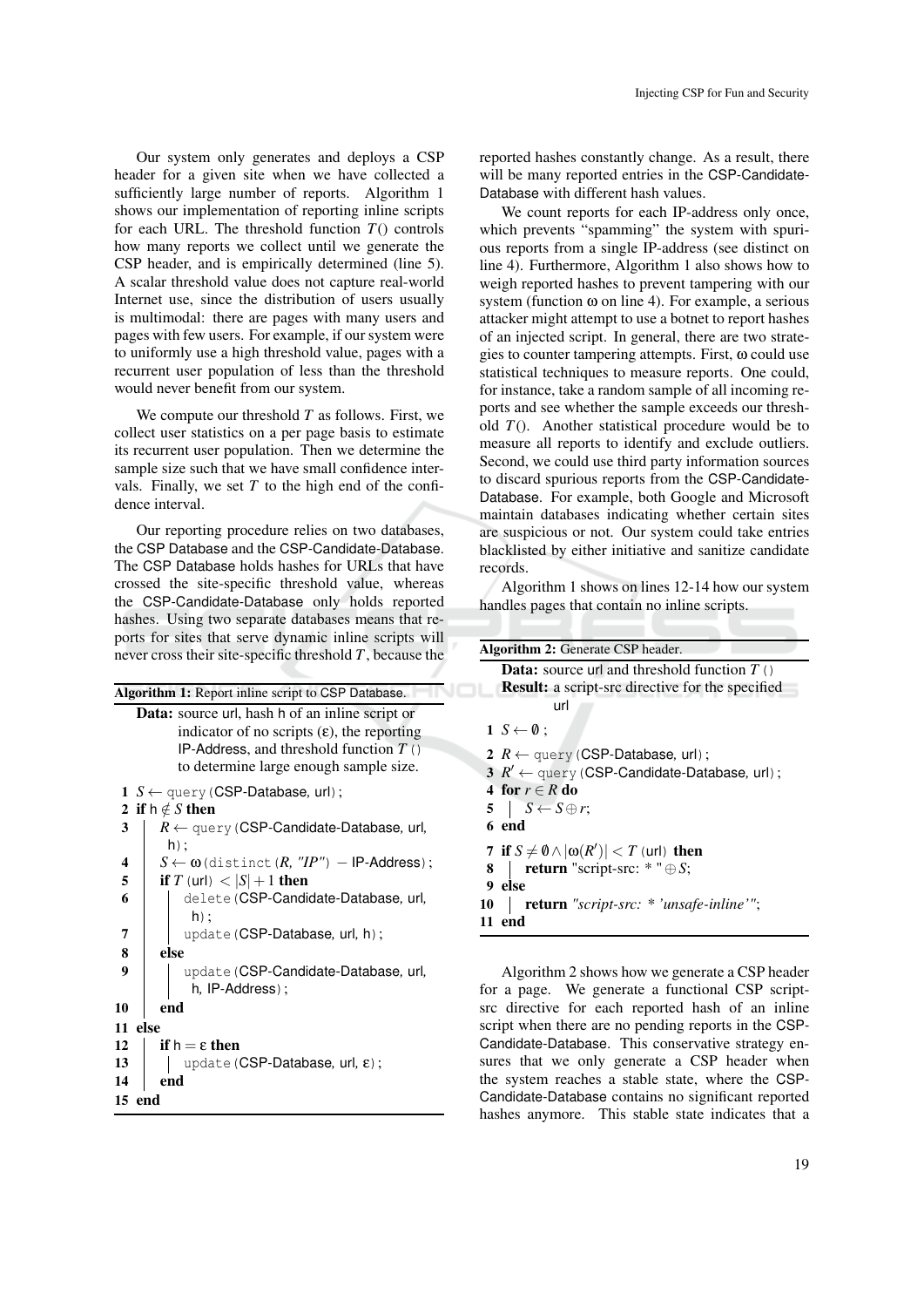page only serves static inline scripts, all of which have been reported sufficiently often and successfully passed the statistical safeguards implemented in our weighing function ω.

Generating a CSP header using our system is also compatible with updates to a page. Whenever a developer changes his page to serve a new inline script, our system will trigger new reports to the CSP-Candidate-Database. While the weighing function  $\omega$  indicates that we have seen fewer reports than the threshold function  $T()$  requires, we will continue to generate the old CSP header (see line 7). Once we cross the threshold, however, there are two possible cases. First, Algorithm 1 will add the new hash *h* to the CSP Database and delete pending records from the CSP-Candidate-Database. Second, the new script is dynamic and the hashes collected in the CSP-Candidate-Database will exceed the threshold, causing Algorithm 2 to render the permissive Unsafe-inline keyword instead. The condition also means that whenever an author changes a page, our system requires at least an amount of threshold function *T*() reports until it can make a decision.

### 4.3 Injecting CSPs

Whenever a user browses to a web site using our modified CSP enhancing web browser, our system performs one of the following three actions which allows our system to provide the most fine-grained CSP header possible for that site:

(1) Webpage Does Not Deploy CSP: In case the web site does not deploy a CSP header, then our modified browser simply queries the corresponding CSP for that webpage from the CSP Database. The browser applies the CSP as if a CSP header was received from the web page itself.

(2) Webpage Deploys CSP with Unsafe-inline: If the web page deploys a CSP but uses the keyword Unsafe-inline within the script-src or the defaultsrc directive, then our system removes the keyword Unsafe-inline and replaces Unsafe-inline with the script hashes obtained from the CSP Database. Additionally specified directives within the CSP of the webpage, such as img-src, style-src, or connectsrc (Stamm et al., 2010; W3C - World Wide Web Consortium, 2014) remain untouched by our injection algorithm since such directives provide additional security for the webpage. We consider crafting a tight CSP policy as good practice and hence our prototype always injects the script-hashes within the script-src directive, even if the original CSP does not contain

a script-src directive and Unsafe-inline was defined within the fallback directive: default-src.

(3) Webpage Deploys CSP without Unsafe-inline: If a webpage deploys a CSP, and that policy does not include Unsafe-inline within the script-src or the default-src directive, then our system does nothing to change the user's interaction with the site. In this rare case where a webpage crafts its own tight CSP policy, our modified browser does not perform any additional actions other than enforcing the CSP policy like any other browser that supports CSP. As discussed in Section 3.2, we encountered such a tight policy only on github.com and mega.co.nz.

Intermittently Blocking Valid Content Scripts: As discussed in Section 4.2, our system is able to respond site changes (specifically changes to inline scripts) very quickly since hashes for inline scripts are reported by our system's users at a constant pace. In turn the CSP generated for tracked sites is regularly updated with new information. However, there is a short window of time while the system updates policies after site changes, and it is possible our system may block a legitimate (non-attack) inline script. In this case, the user has the option to manually override the injected CSP.

# 5 EVALUATION

We examine the capabilities and limitations of our system by monitoring the Alexa top 1,000 sites over a period of two months (January 16th to March 16th, 2015) and record the number of inline scripts per site.

In this section we discuss the feasability of our approach by inspecting the overall usage of inline scripts on the Alexa top web sites (Section 5.1) and discuss tradeoffs of our approach for pages using frequent updates of their inline scripts over pages that rarely update their inline scripts (Section 5.2). Finally, we compare the spectrum of effectiveness of our approach by providing recommendations for web sites on the lower end and highlight the practicallity of our approach for web sites on the upper end of that spectrum.

A Word About Our Web Crawler: Unfortunately distribution of our prototype to gather statistical data for a real world study is not feasible. Hence we set up a web crawler that visits the front page of the Alexa Top 1,000 sites and records all inline scripts for those sites. Even though a web crawler can not inspect the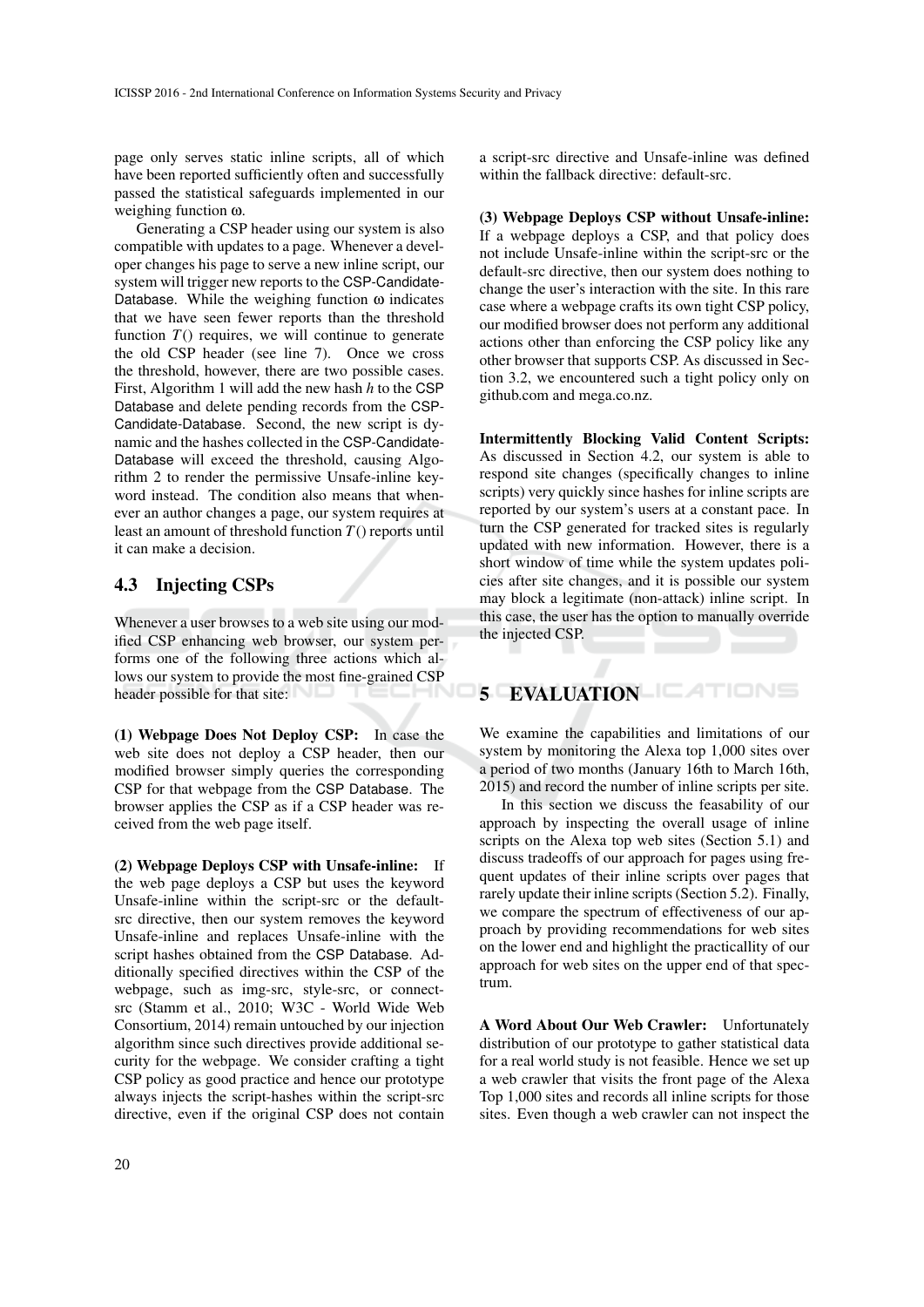

Figure 4: Number of sites with a given number of scripts and the CDF (Cumulative distribution function): percent of all sites with at most a given number of scripts.

deep web hidden behind logins we argue that a web crawler returns sufficient data to evaluate inline script usage, record the code change of inline scripts and therefore allows us to reason about the feasibility of our approach. Note that a toplevel CSP does not apply to content in subelement iframes (Stamm et al., 2010; W3C - World Wide Web Consortium, 2014). Our crawler supresses the loading of each page's iframes to avoid polluting our statistics with incorrectly accounted inline scripts.

#### 5.1 Inline Script Usage

In sum, our web crawler detected 26,743 inline scripts when visiting the top 1,000 sites on January 16th, 2015. This indicates that every site hosts on average 27 inline scripts, as illustrated in Figure 4.

 $\neg N$ 

Unique Scripts: Although our crawler detected 26,743 instances of inline scripts, we found only 16,519 unique scripts. We attribute this phenomenon to web developers frequently including third-party functionality such as analytics and/or social media code to enrich a user's browsing experience. Quite commonly such small scripts are copied and pasted, and inlined directly within a page. For example, we found the same user agent detection script on 393 out of the Alexa top 1,000 sites. Once copied and pasted on a page, these inline scripts do not get updated by the web site author. This complements our approach and causes fewer intermittent script blockages as explained in Section 4.3.

Pages Hosting Many Inline Scripts: We found two sites that are using more than 200 inline

scripts. The pages repubblica.it and buzzfeed.com use 278 and 217 inline scripts, respectively. Those two pages are statistical outliers, but we observed 415 sites that use between 20 and 199 inline scripts.

As a general recommendation for sites with more than 20 inline scripts: we suggest refactoring such pages to load most of the scripts from external resources. We understand the performance cost of loading JS from an external resource rather than inlining the script (Grigorik, 2013), but we argue that using more than 20 inline scripts will be performance– hampering for a web page.

Pages Hosting Few Inline Scripts: In contrast to sites using many inline scripts, we identified 583 sites that employ fewer than 20 inline scripts. 43 of those sites do not use any inline scripts at all. The architecture of such web pages is ideal for our approach, because our system uses a CSP header of 'script-src \*' for all of those 43 pages, allowing all external scripts to execute but preventing all inline scripts and thus most XSS attempts.

#### 5.2 Static vs Dynamic Scripts

In this section we examine inline scripts on web sites during our monitoring phase and highlight the fraction of inline scripts that we consider static vs. the fraction of inline scripts we consider dynamic.

Definition of Static and Dynamic Scripts: *We define an inline script to be static if the script does not change its contents across time points in our investigation. We further consider a script to be dynamic if the script contents gets updated iteratively and changes across differently-timed accesses.*

Figure 5 illustrates the ratio of static to dynamic scripts on the Alexa top 1,000 sites. On January 16th, we detected 26,743 inline scripts. On March 16th, we detected 27,268 scripts. When doing our second crawl we compared the hashes of the scripts of the two runs and noticed that 10,893 scripts did not change within those two months. In other words, each site in the Alexa top 1,000 sites hosts on average 27 scripts, from which we consider 11 to be static and 16 to be dynamic, or iteratively updated.

Pages with Most Dynamic Scripts: Figure 6 (left) shows the ten pages with the most dynamic scripts encountered on the top 1,000 pages (changed between the two visits by our web crawler). Our recordings do not show any static scripts on bloomberg.com as well as vitaminl.tv and both pages make use of 60 and 90 inline scripts respectively. Our system may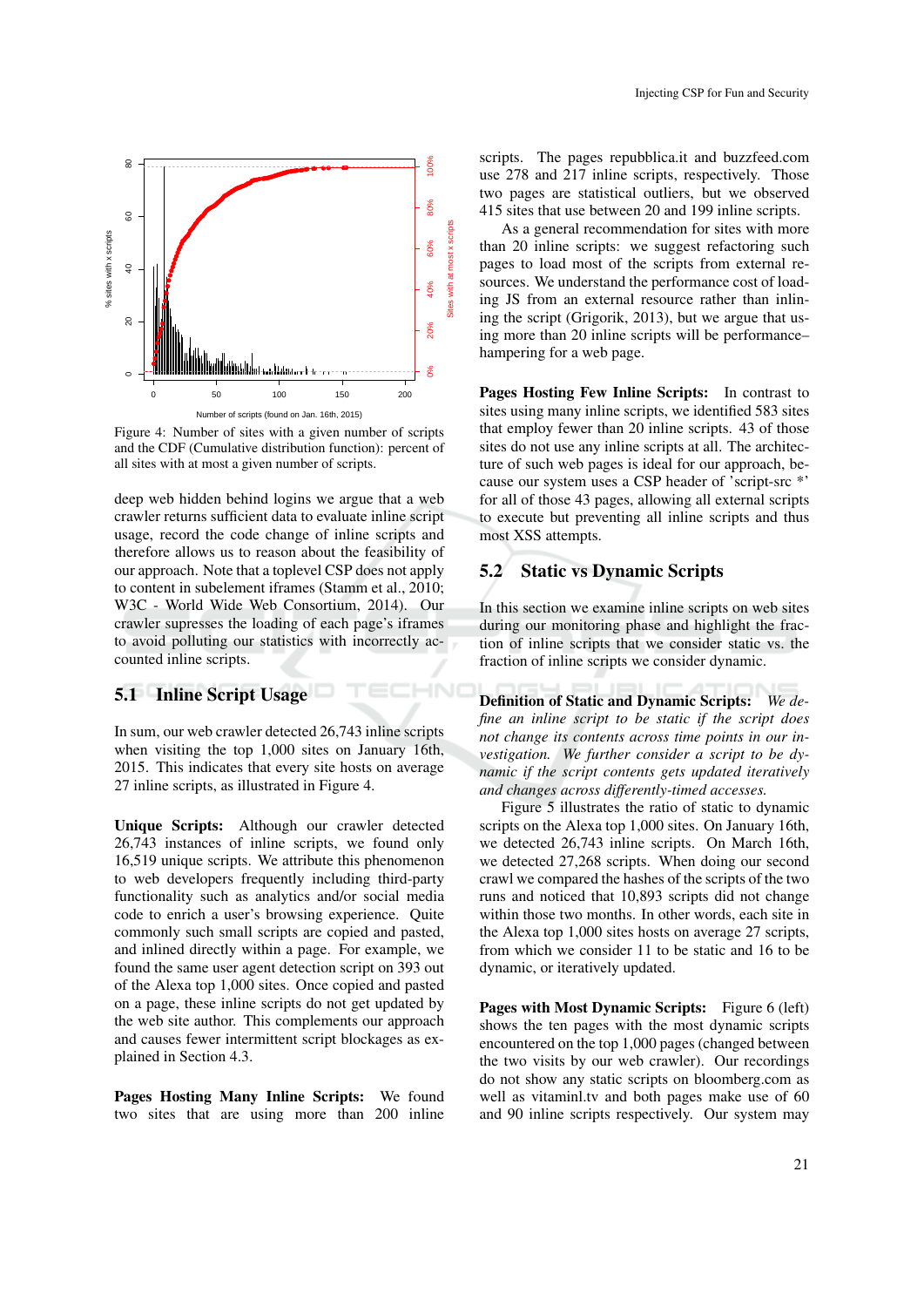

Figure 5: CDF for the number of sites with at most a given number of scripts for January to March 2015.

intermittently block legitimate scripts that are updated frequently on such pages. Since all of these ten web pages make extensive use of dynamic scripts, the CSP Database might not have generated an updated CSP header for such a site before a subsequent user visits the page and hence queries and outdated CSP from the CSP Database. As discussed in Section 4.1, a user of our modified web browser can manually override the injected CSP and allows all inline scripts to run.

To overcome the problem of intermittently blocked scripts, we recommend that pages hosting more than 20 inline scripts refactor their pages and load most (if not all) of their inline scripts from an external resource. Loading scripts from an external resource has the advantage that web site authors only have to whitelist the URL where scripts are loaded from once (using the script-src directive) instead of constantly updating script hashes within the CSP header whenever a script gets updated.

Pages with Most Static Scripts: Figure 6 (right) shows the ten web pages relying on static inline scripts and few dynamic inline scripts. For example, the page chase.com uses 27 static inline scripts and the page caixa.gov.br uses 29 static inline scripts. Both pages use only one dynamic inline script that changed its hash value between our two visits by our crawler. Pages like the ten highlighted in Figure 6 (right) as well as pages that do not include any inline scripts at all (discussed in Section 5.1) exhibit ideal conditions where our approach of injecting a CSP header substantially increases protection against script injection attacks.

Customized Inline Scripts per Visitor: To evaluate our approach we must also account for webpages

that dynamically generate content on the server and serve that content in form of inline scripts to the visitor. We performed yet another crawl of the Alexa top 1,000 on March 16th, 2015, to evaluate how frequently this occurs. We use the same setup as for the first crawl but use a different IP-address to evaluate server side inline script customizations on pages. Overall, we encountered 4,194 scripts generating a different hash for every visitor. We manually inspected scripts that differ and found that such scripts' functionality is mostly identical but such scripts serve data in addition to functionality.

For example, the page picmonkey.com serves nine inline scripts, where eight of them are identical for two visitors. One script is different for every visitor because it includes the following code line: 'servertime: new Date(123456789)', where 123456789 is the time specified by the server before it is shipped to a client. Inline scripts in this fashion will differ for every user and so every visitor reports a different hash for such a script to the policy server. Unfortunately, pages that serve inline scripts that not only contain functionality but also data are not very well suited for our approach. As explained in Section 4.2 our approach will not generate a CSP header for such pages because reported hashes will never make its transition from the CSP-Candidate-Database into the CSP Database.

Feasibility of CSP Header Injection: We found that 483 pages serve the same inline scripts for different visitors which makes those 483 pages perfectly suitable for our approach. Those 483 pages serve only functionality within their scripts and such scripts' hash value only changes if indeed an iterative update of the code within the inline script happens—which our system recognizes and explicitly supports. Based on these promising results, we are confident that our system scales beyond the Alexa top 1,000 and will bring about an important improvement in web security without requiring extensive manual intervention from page authors. Given that currently only two percent of pages deploy CSP, any increase enabled by our system—ideally to the reported 50%—will be a big win.

### **DISCUSSION**

Though the research community has not explored areas of configuration and software package management with CSP, they are vitally important to deployment. A stable toolchain (compiler, linker, package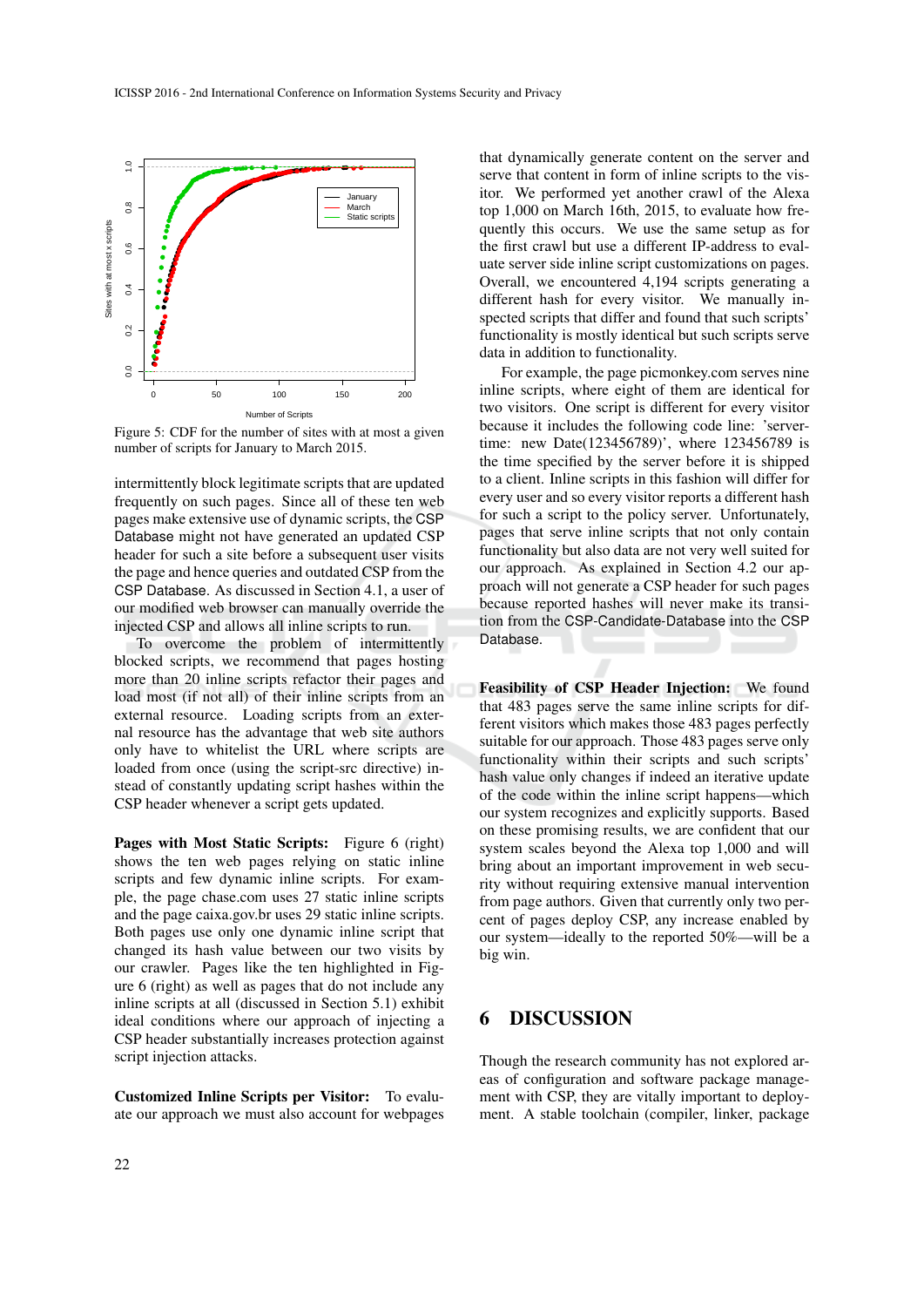

Figure 6: (left) Sites with the most dynamic scripts. (right) Sites with the most static scripts on the Alexa top 1,000.

installer) is key in creating systems that are easy to deploy.

Today, end users miss out on the increased security guarantees provided by CSP. As discussed, in Section 3 we find that only two of the Alexa top 1,000 sites deploy CSP that has any XSS prevention benefit. In this paper we present a system that allows web sites to be deployed with CSP not relying on web site authors to provide, update and maintain their own CSP policy.

Approach Limitations: Our system helps prevent the most common type of XSS, namely non-persistent (or reflected) XSS (Hope and Walther, 2008). Exploiting a reflected XSS vulnerability allows an attacker to inject JS code, most commonly in HTTP query parameters or in HTML form submissions, which the web page immediately renders as regular page content, granting the script access to user sensitive information on that page. As explained in Section 4.2, our system only whitelists and adds script hashes to the CSP Database if hashes are reported by various users and only once a pre-defined number of reports for a given script is reached.

Our system further relies on web sites performing standard user input sanitization(Jovanovic et al., 2006; Balzarotti et al., 2008; Bisht and Venkatakrishnan, 2008) before storing any user data within the sites internal database. Once malicious user input bypasses server side sanitization filters, our system can not distinguish between legitimate content scripts and injected scripts. Such a persistent XSS vulnerability can not be detected or stopped by our approach and the hash for the malicious inline script will be whitelisted and added to the CSP Database once reported by enough users.

Prototype Limitations: A full–scale deployment of our system should use standard anonymization techniques so as not to reveal the content and source of reports sent to the third party policy server. For example, a production implementation could use a traffic anonymization system such as TOR (The Tor Project, 2012), or rely on RAPPOR (Erlingsson et al., 2014), a technology that allows anonymous crowdsourcing statistics from end-user client software.

At the moment our approach focuses on XSS prevention and to eliminate Unsafe-inline from CSP headers and does not cover other protections offered by CSP. Future work would cover more of the CSP directives not aimed at preventing XSS. For example, the auto-generated CSP could cover the img-src directive so that images can only be loaded from expected resources. Covering more CSP directives and hence allowing resource loads only from expected origins could additionally increase security by not allowing attackers to perform requests to their own servers.

## 7 RELATED WORK

CSP Analysis: As discussed in Section 3, our findings align with the presented results of Weissbacher et al. (Weissbacher et al., 2014). In their paper they analyze the top one million Alexa sites' CSP deployment. Their work shows that one percent of web pages in the Alexa top 100 deploy CSP in enforcement mode and conclude that CSP will not be easily deployed without substantial framework support.

Security Tools Relying on CSP: In 2013, Doupé et al. (Doupé et al., 2013) present a system called *deDacota*. Using static analysis their system automatically separates code and data of web applications and relies on CSP to enforce that separation in the browser.

In 2015, Schwenk et al. (Schwenk et al., 2015) present *JSAgents*. Even though their approach is not relying on CSP per se, they use their presented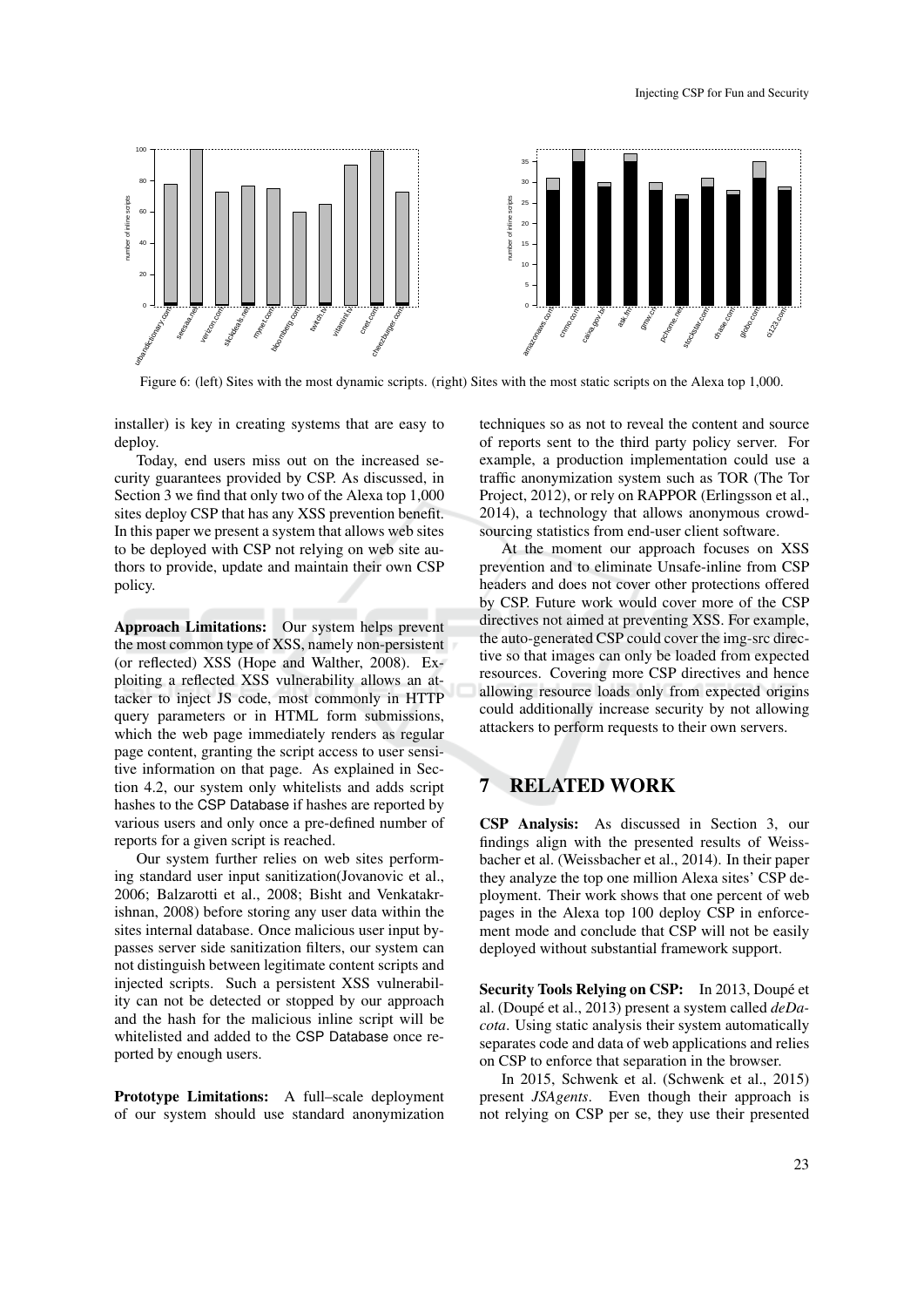*JSAgents* to implement large portions of CSP with the intent to fine grain CSP so that every element in the DOM relies on a JSAgent instead of having the full document rely on one CSP. Similar to our intention, both of these approaches aim to secure legacy web applications.

The framework "Confinement with Origin Web Labels" (COWL (Stefan et al., 2014)) uses CSP as the foundation and provides a labeling mechanism on top of CSP and other security features within a browser.

Distributed Analysis: In 2011, Greathouse et al. (Greathouse and Austin, 2011) show that a large population, in aggregate, can analyze larger portions of a program than any single user individually running the full analysis of a program.

In 2013, Kerschbaumer et al. (Kerschbaumer et al., 2013) present a crowd sourced based approach where individuals report security violations to a third party system which allows to identify malicious web pages and feed the results to URL blacklisting services such as Microsoft's smartscreen filter (Microsoft, 2012) or Google's safebrowsing (Provos, 2012) initiative.

Third-party Security Systems: In 2011, Thomas et al. present a system called Monarch (Thomas et al., 2011) and Canali et al. present a system called Prophiler (Canali et al., 2011). Both approaches aim to detect malware on the Web relying on machine learning techniques. Even though our system does not try to classify malicious webpages, it fits well within this theme of letting trusted third party systems provide security features for the web.

## 8 CONCLUSION AND OUTLOOK

Today, web sites and their users do not benefit fully from XSS protection offered by CSP. Even though most major browsers acknowledge the CSP header, only 20 out of the Alexa top 1,000 sites deploy CSP, and only two pages effectively use CSP to protect their users against code injection attacks and XSS. It is clear from our findings that industry requires better framework support for easy and efficient deployment of CSP with a web page.

Our proposed system allows deployment of CSP for web sites without requiring web site authors to manually update and maintain their CSP header whenever they perform any kind of update on their page.

We discussed the limitations of our approach to account for pages that not only ship functionality but

also data within their inline scripts. Our preliminary results show that our approach is feasible to deploy a CSP header for up to half of web sites on the Internet and thus help protect them from XSS attacks.

### ACKNOWLEDGEMENTS

Thanks to the everyone in the Security Engineering Team of Mozilla for their feedback and insightful comments.

### REFERENCES

- Balzarotti, D., Cova, M., Felmetsger, V., Jovanovic, N., Kirda, E., Kruegel, C., and Vigna, G. (2008). Saner: Composing static and dynamic analysis to validate sanitization in web applications. In *Proceedings of IEEE Symposium on Security and Privacy*, pages 387– 401. IEEE.
- Bisht, P. and Venkatakrishnan, V. (2008). Xss-guard: precise dynamic prevention of cross-site scripting attacks. In *Detection of Intrusions and Malware, and Vulnerability Assessment*, pages 23–43. Springer.
- Canali, D., Cova, M., Vigna, G., and Kruegel, C. (2011). Prophiler: a fast filter for the large-scale detection of malicious web pages. In *Proceedings of the international conference on World wide web*, pages 197–206. ACM.
- Doupé, A., Cui, W., Jakubowski, M. H., Peinado, M., Kruegel, C., and Vigna, G. (2013). dedacota: toward preventing server-side xss via automatic code and data separation. In *CCS*, pages 1205–1216. ACM.
- Erlingsson, Ú., Pihur, V., and Korolova, A. (2014). RAP-POR: Randomized aggregatable privacy-preserving ordinal response. In *Proceedings of the ACM Conference on Computer and Communications Security*, pages 1054–1067. ACM.
- Greathouse, J. L. and Austin, T. (2011). The potential of sampling for dynamic analysis. In *Proceedings of the ACM SIGPLAN Workshop on Programming Languages and Analysis for Security*, pages 3:1–3:6. ACM.
- Grigorik, I. (2013). *High Performance Browser Networking*. O'Reilly.
- Hope, P. and Walther, B. (2008). *Web Security Testing Cookbook*. O'Reilly.
- Jovanovic, N., Kruegel, C., and Kirda, E. (2006). Pixy: A static analysis tool for detecting web application vulnerabilities. In *Proceedings of IEEE Symposium on Security and Privacy*, pages 6–pp. IEEE.
- Kerschbaumer, C., Hennigan, E., Larsen, P., Brunthaler, S., and Franz, M. (2013). CrowdFlow: Efficient information flow security. ISC, Springer.
- Microsoft (2012). Microsoft security intelligence report, volume 13.